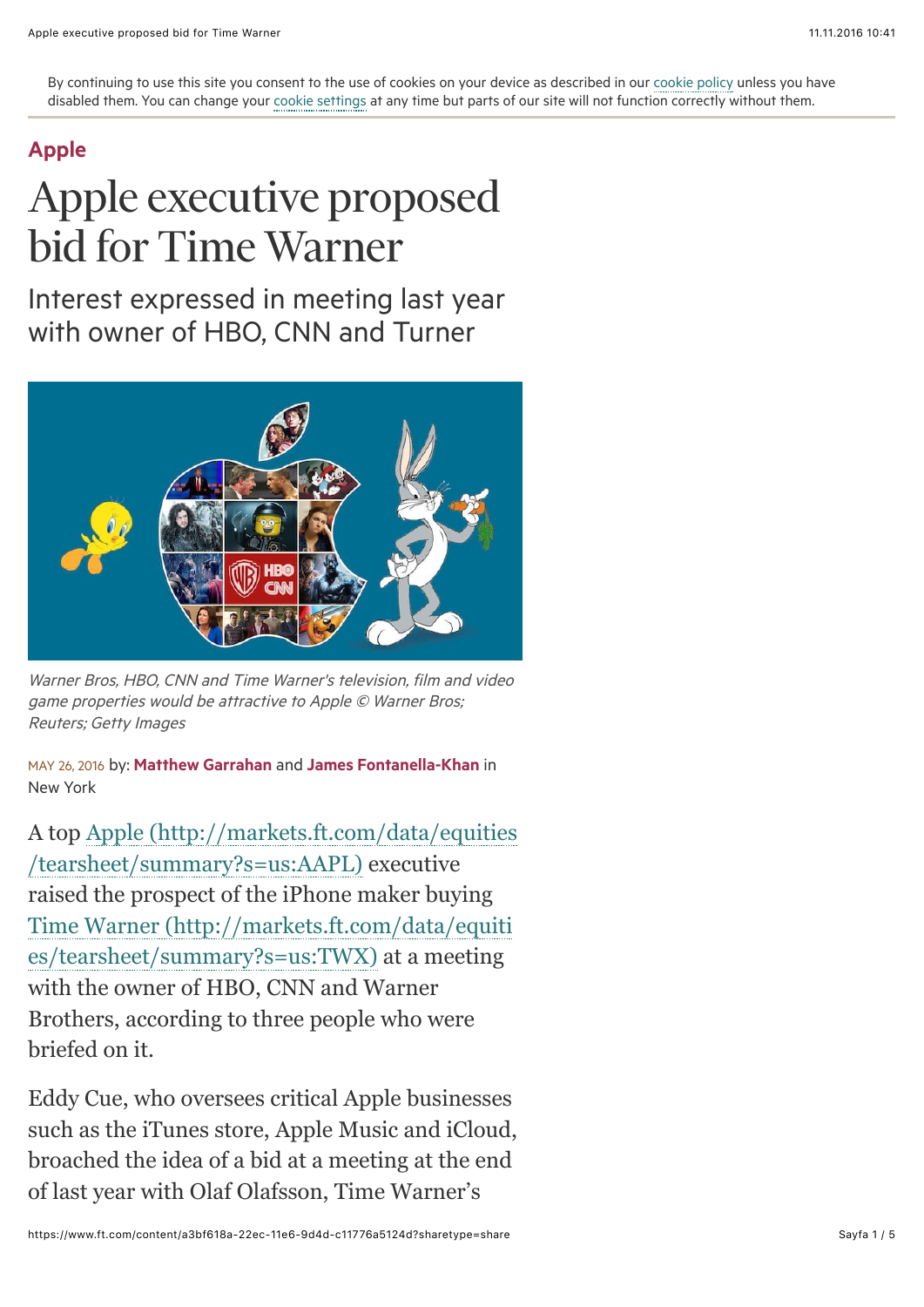The meeting at the media group's Manhattan headquarters had been arranged to discuss other commercial relationships between the two companies, such as the potential inclusion of Time Warner's cable channels in a future Apple video streaming service.

[Discussions about Apple \(http://www.ft.com/topi](http://www.ft.com/topics/organisations/Apple_Inc) cs/organisations/Apple\_Inc) buying Time [Warner \(http://www.ft.com/topics/organisations](http://www.ft.com/topics/organisations/Time_Warner_Inc) /Time\_Warner\_Inc) did not get beyond a preliminary stage and never included Tim Cook, Apple's chief executive, nor his Time Warner counterpart, Jeff Bewkes, people familiar with the matter said.

Apple and Time Warner declined to comment.

The fact that Apple considered bidding for one of the world's most prominent media companies — Time Warner has a market capitalisation of almost \$60bn — underlines the tech group's growing desire to offer its own content.

It also points to Apple's willingness to consider new areas of growth as sales of its key device, the [iPhone, enters a phase of slower growth \(http://n](https://www.ft.com/content/37b6a6fe-0df9-11e6-ad80-67655613c2d6) ext.ft.com/content/37b6a6fe-0df9-11e6-ad80-67 655613c2d6) and its cash pile mounts to \$216bn.

The company, which earlier this month invested [\\$1bn in Didi Chuxing \(http://next.ft.com/content](https://www.ft.com/content/714ed1c4-18b8-11e6-bb7d-ee563a5a1cc1) /714ed1c4-18b8-11e6-bb7d-ee563a5a1cc1), Uber's main competitor in the China, has already begun to produce content. It recently commissioned a video series about the app economy and a scripted series starring and produced by Dr Dre,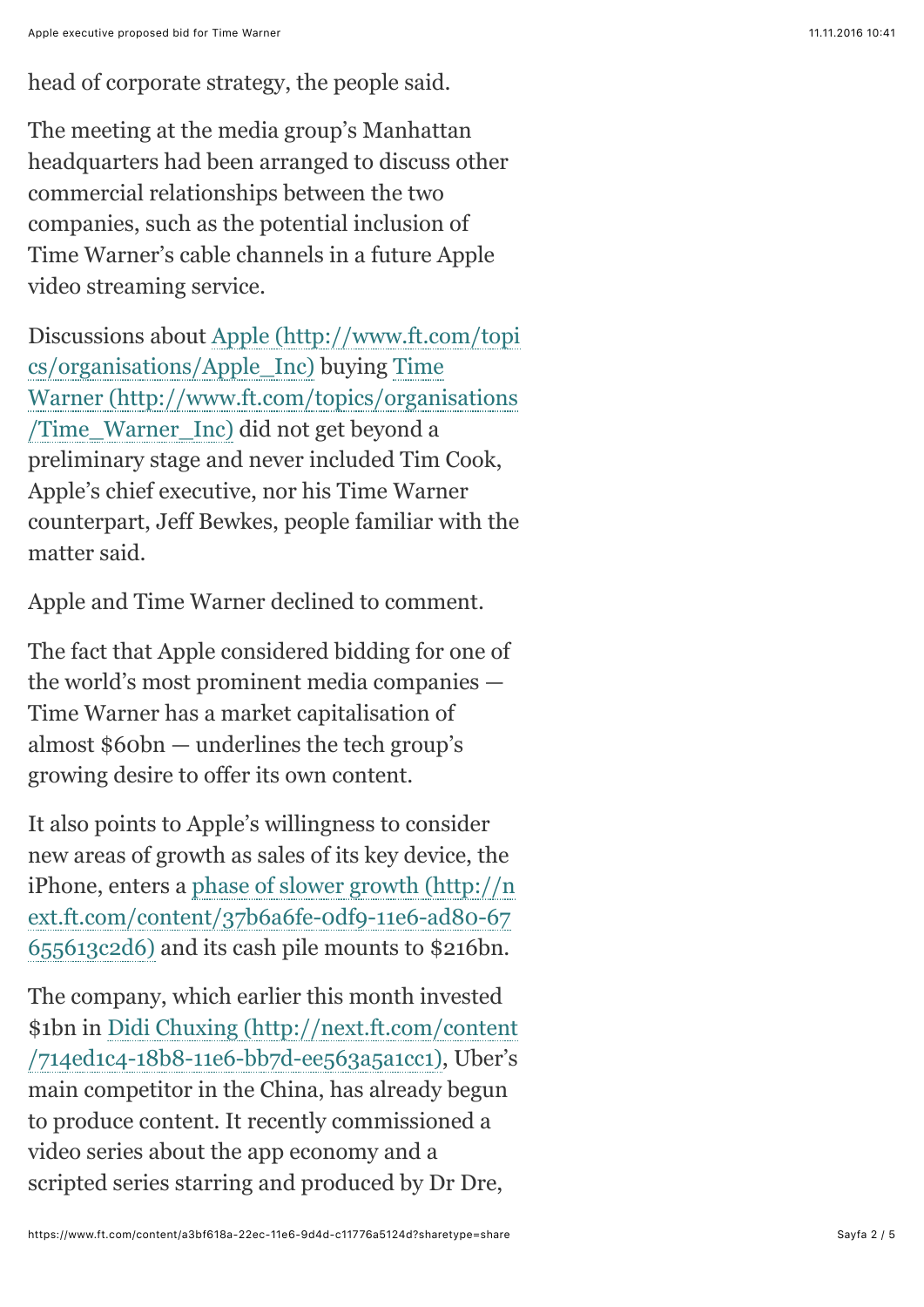However, these are small steps compared with [peers such as Amazon \(http://next.ft.com/conten](https://www.ft.com/content/3a091972-16c9-11e6-9d98-00386a18e39d) t/3a091972-16c9-11e6-9d98-00386a18e39d) and Netflix, which are spending billions of dollars a year on original series and movies.

Apple intends to ramp up its spending on original content to "several hundred million dollars a year", according to people familiar with the matter. It has also not ruled out acquiring a media company, a person close to Apple told the Financial Times.



Time Warner would be an obvious fit. The company and Walt Disney are the only leading media players that do not have dual share structures and controlling family shareholders. Comcast, 21st Century Fox, CBS and Viacom are all controlled by founders and their families, potentially making it harder to launch a takeover.



**Time** Warner also has highly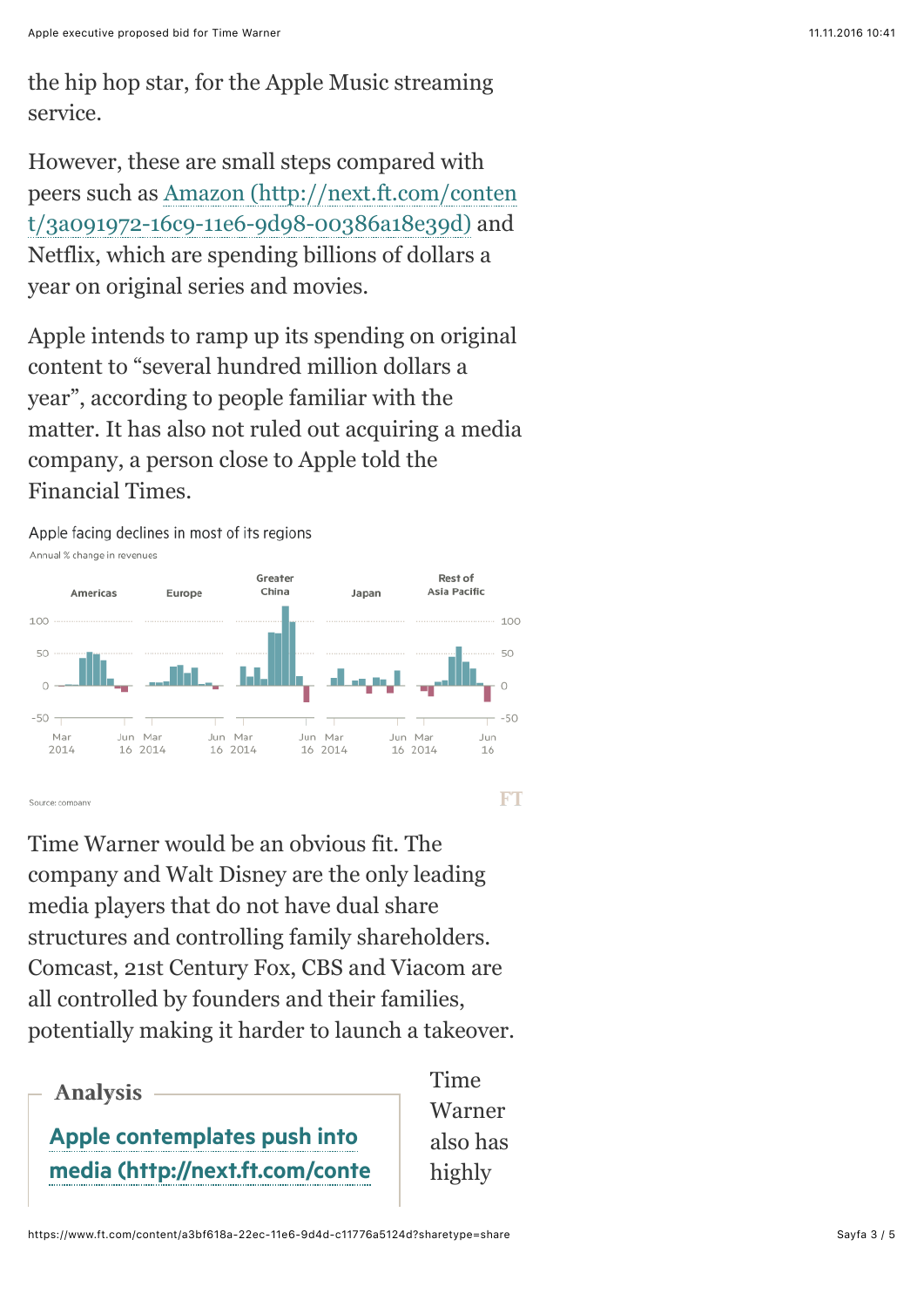## [nt/5bc4068c-231a-11e6-9d4d-c1](https://www.ft.com/content/5bc4068c-231a-11e6-9d4d-c11776a5124d) 1776a5124d)

Tech company looks to boost revenue from services to counter maturing smartphone market

soughtafter assets: HBO, which produces *Game of*

*Thrones*, *Silicon Valley* and *Veep*; Warner Bros, Hollywood's largest producer of films and television shows; and Turner, which owns several cable channels and holds the rights to NBA basketball.

The company received an unsolicited offer from [Rupert Murdoch's 21st Century Fox \(http://next.f](https://www.ft.com/content/48003bee-1d21-11e4-b4c7-00144feabdc0) t.com/content/48003bee-1d21-11e4-b4c7-00144f eabdc0) just two years ago. On the day of the bid, the cash and stock offer valued it at about \$86 a share, but Time Warner rejected it. Time Warner shares rose 1.4 per cent to \$73.93 in early New York trading on Thursday.

It is not clear Apple will revive its interest in Time Warner but bankers say the tech company has recently been considering a range of potential media targets.

"They've been on the lookout for content assets for several months," said one that has worked with Apple.

Several bankers said Apple was more likely to go after a streaming company such as Netflix than a pure content player, as it would make it easier for Apple's services to continue to offer a wide range of content makers.